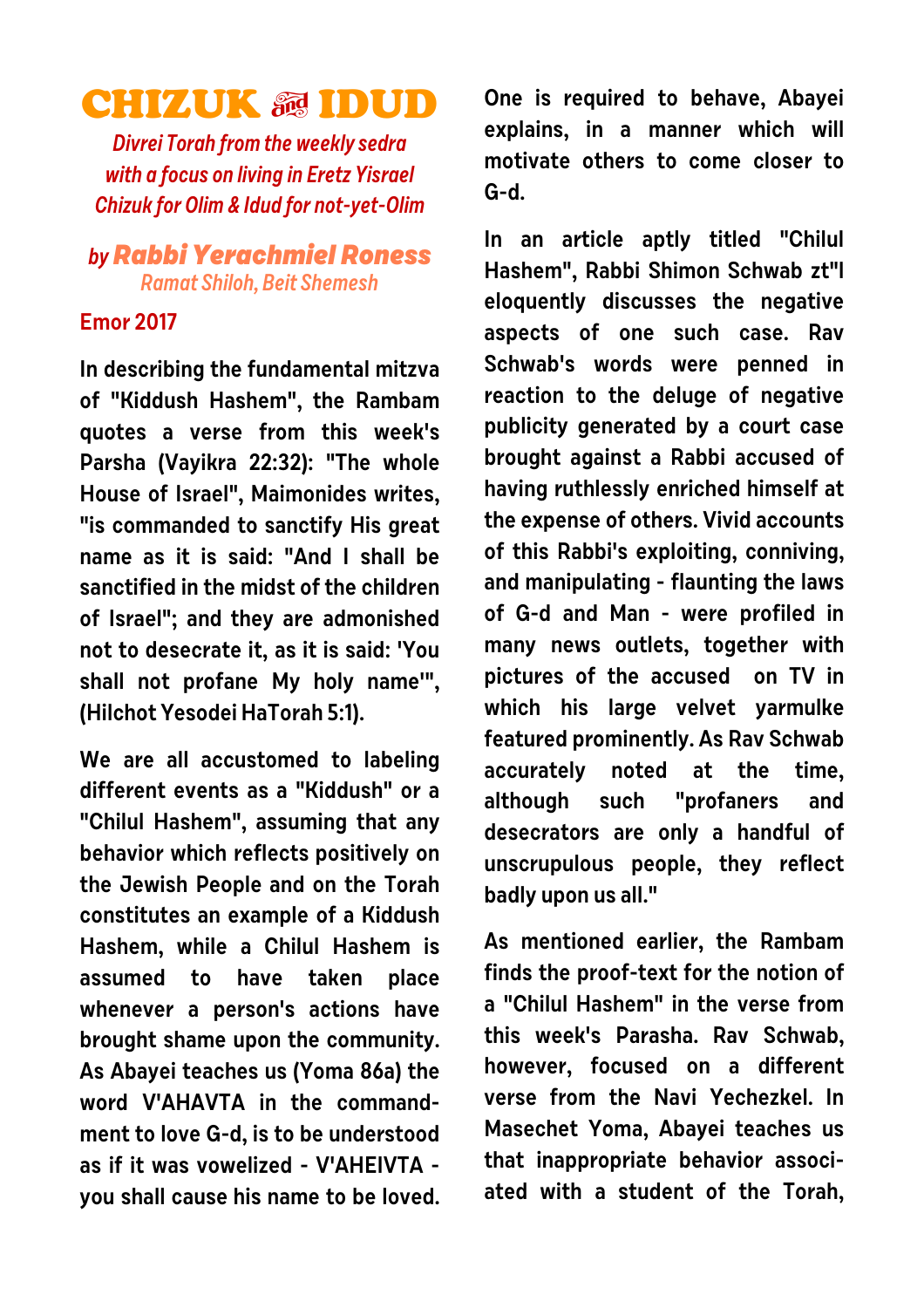**causes a desecration of the Divine name, It is in regard to people of this ilk that the verse says: "They came to the nations which they arrived at, and desecrated My holy name when it was said of them: These are the People of G-d who have left His Land, (Yechezkel 36:20) - i.e. this type of inexcusable behavior is that which leads G-d to banish his people and send them off into exile. While studying Rav Schwab's piece, I noted the curious omission of the prophet's very next verse: "But I shall take pity on My holy name which the House of Israel have desecrated amongst the nations to which they have come." In these words the Prophet surprisingly teaches us, that the very reality of the Jewish nation remaining in exile constitutes in and of itself the greatest Chillul Hashem of all!** 

**MIPNEI CHATA'EINU GALINU MEI'ARTZEINU" - Our sins caused our dispersion. However, since the nations perceive our dispersion as a Chilul Hashem, as a sign of G-d's weakness and inability to protect His People - therefore Hashem will bring us back to the Land: "I will take you from the nations and gather you out from all the countries and I will bring you into your own Land" (Yechezkel 36:24). The prophet Yechezkel relates to the national return home as the great act of "Kiddush Hashem" which** **will erase the historic memory of the desecration of the Divine name.**

**Rabbi Yehuda Amital zt"l quoted the words spoken in the year 1937 by Rabbi Menachem Zemba HY"D, a leading Rabbi in prewar Warsaw, before an assembly of Agudat Yisrael: "The question of Eretz Yisrael which is currently being debated, involves the sanctification of G-d's name. There are various opinions, both for and against; Those who want to see the reestablishment of Jewish sovereignty are driven by a great yearning to sanctify the name of the Almighty before the eyes of the nations; to show them all that even after thousands of years of wandering the globe, the Jewish People have not given up hope, and they will, yet, live on." Rav Amital himself added the following observation: "The Holocaust, which was the greatest calamity in Jewish history, the greatest Chilul Hashem ever, had to immediately be counterbalanced by the great "Kiddush Hashem" of the miraculous establishment of a Jewish State.**

**Our generation has been blessed to see the concrete realization of Yechezkel's prophetic words: "But you, O mountains of Israel, you shall… yield your fruit to my people Israel… The land that was desolate will be**